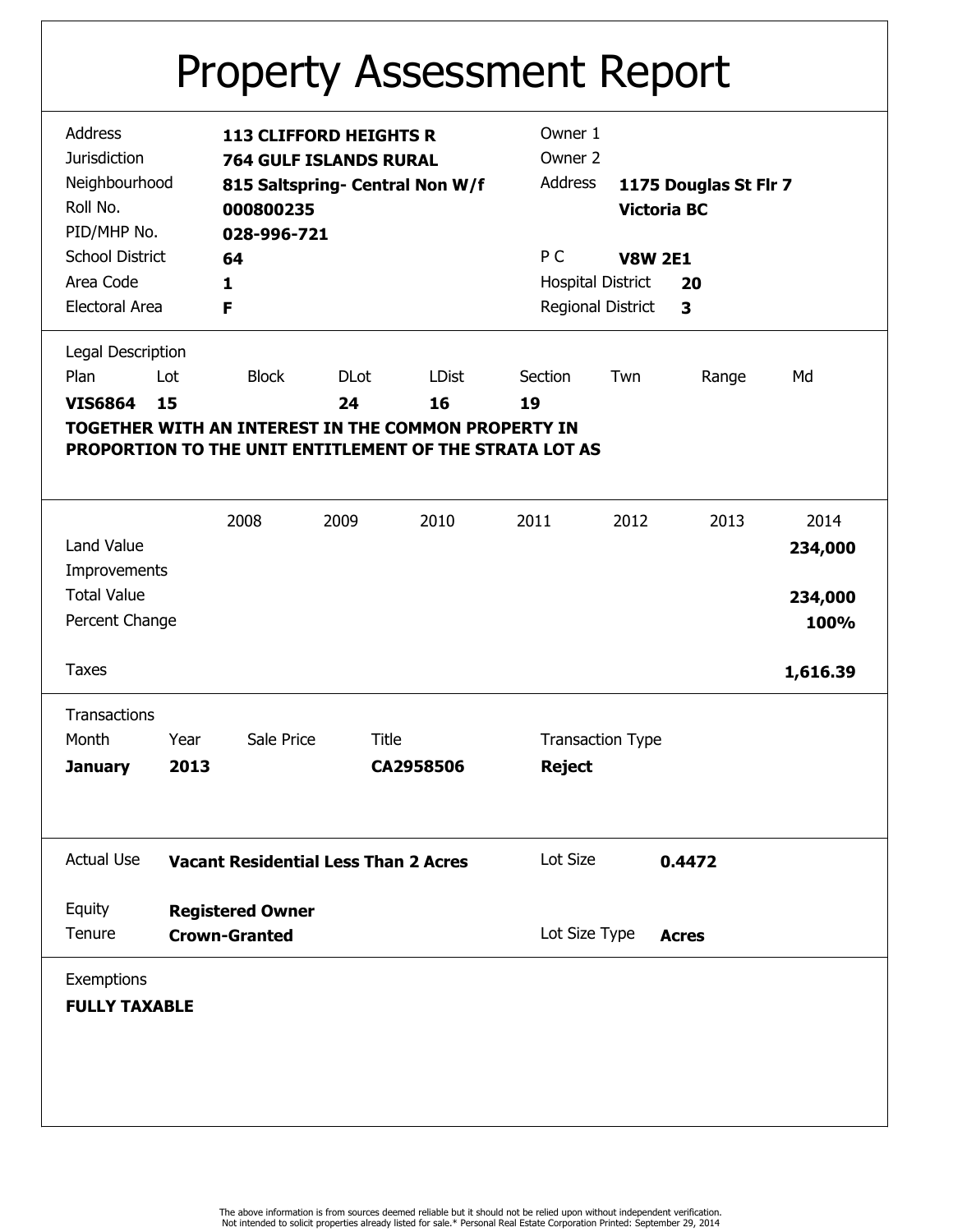## Property Assessment Report

| <b>Address</b><br><b>Jurisdiction</b><br>Neighbourhood<br>Roll No. |                                    | 000800236                     | <b>115 CLIFFORD HEIGHTS R</b><br><b>764 GULF ISLANDS RURAL</b> | 815 Saltspring- Central Non W/f                         | Owner 1<br>Owner 2<br>Address  | 1175 Douglas St Flr 7<br><b>Victoria BC</b> |         |          |
|--------------------------------------------------------------------|------------------------------------|-------------------------------|----------------------------------------------------------------|---------------------------------------------------------|--------------------------------|---------------------------------------------|---------|----------|
| PID/MHP No.                                                        |                                    | 028-996-747                   |                                                                |                                                         |                                |                                             |         |          |
| <b>School District</b>                                             |                                    | 64                            |                                                                |                                                         | P C                            | <b>V8W 2E1</b>                              |         |          |
| Area Code                                                          |                                    | 1                             |                                                                |                                                         | <b>Hospital District</b><br>20 |                                             |         |          |
| <b>Electoral Area</b>                                              |                                    | F                             |                                                                |                                                         | Regional District              |                                             | 3       |          |
|                                                                    |                                    |                               |                                                                |                                                         |                                |                                             |         |          |
| Legal Description                                                  |                                    |                               |                                                                |                                                         |                                |                                             |         |          |
| Plan                                                               | Lot                                | <b>Block</b>                  | <b>DLot</b>                                                    | <b>LDist</b>                                            | Section                        | Twn                                         | Range   | Md       |
| <b>VIS6864</b>                                                     | 16                                 |                               | 24                                                             | 16                                                      | 19                             |                                             |         |          |
|                                                                    |                                    |                               |                                                                | TOGETHER WITH AN INTEREST IN THE COMMON PROPERTY IN     |                                |                                             |         |          |
|                                                                    |                                    |                               |                                                                | PROPORTION TO THE UNIT ENTITLEMENT OF THE STRATA LOT AS |                                |                                             |         |          |
|                                                                    |                                    |                               |                                                                |                                                         |                                |                                             |         |          |
|                                                                    |                                    |                               |                                                                |                                                         |                                |                                             |         |          |
|                                                                    |                                    | 2008                          | 2009                                                           | 2010                                                    | 2011                           | 2012                                        | 2013    | 2014     |
| Land Value                                                         |                                    |                               |                                                                |                                                         |                                |                                             |         | 245,000  |
| Improvements                                                       |                                    |                               |                                                                |                                                         |                                |                                             | 350,000 |          |
| <b>Total Value</b>                                                 |                                    |                               |                                                                |                                                         |                                |                                             |         |          |
|                                                                    |                                    |                               |                                                                |                                                         |                                | 595,000                                     |         |          |
| Percent Change                                                     |                                    |                               |                                                                |                                                         |                                |                                             |         | 100%     |
| <b>Taxes</b>                                                       |                                    |                               |                                                                |                                                         |                                |                                             |         | 3,826.51 |
|                                                                    |                                    |                               |                                                                |                                                         |                                |                                             |         |          |
| Transactions                                                       |                                    |                               |                                                                |                                                         |                                |                                             |         |          |
| Month                                                              | Sale Price<br><b>Title</b><br>Year |                               | <b>Transaction Type</b>                                        |                                                         |                                |                                             |         |          |
| <b>January</b>                                                     | 2013<br>FB465305                   |                               |                                                                | <b>Reject</b>                                           |                                |                                             |         |          |
|                                                                    |                                    |                               |                                                                |                                                         |                                |                                             |         |          |
|                                                                    |                                    |                               |                                                                |                                                         |                                |                                             |         |          |
|                                                                    |                                    |                               |                                                                |                                                         |                                |                                             |         |          |
| <b>Actual Use</b>                                                  |                                    | <b>Single Family Dwelling</b> |                                                                |                                                         | Lot Size                       |                                             | 0.6647  |          |
|                                                                    |                                    |                               |                                                                |                                                         |                                |                                             |         |          |
| Equity                                                             |                                    | <b>Registered Owner</b>       |                                                                |                                                         |                                |                                             |         |          |
| Tenure                                                             | <b>Crown-Granted</b>               |                               | Lot Size Type                                                  |                                                         | <b>Acres</b>                   |                                             |         |          |
| Exemptions                                                         |                                    |                               |                                                                |                                                         |                                |                                             |         |          |
|                                                                    |                                    |                               |                                                                |                                                         |                                |                                             |         |          |
| <b>FULLY TAXABLE</b>                                               |                                    |                               |                                                                |                                                         |                                |                                             |         |          |
|                                                                    |                                    |                               |                                                                |                                                         |                                |                                             |         |          |
|                                                                    |                                    |                               |                                                                |                                                         |                                |                                             |         |          |
|                                                                    |                                    |                               |                                                                |                                                         |                                |                                             |         |          |
|                                                                    |                                    |                               |                                                                |                                                         |                                |                                             |         |          |
|                                                                    |                                    |                               |                                                                |                                                         |                                |                                             |         |          |